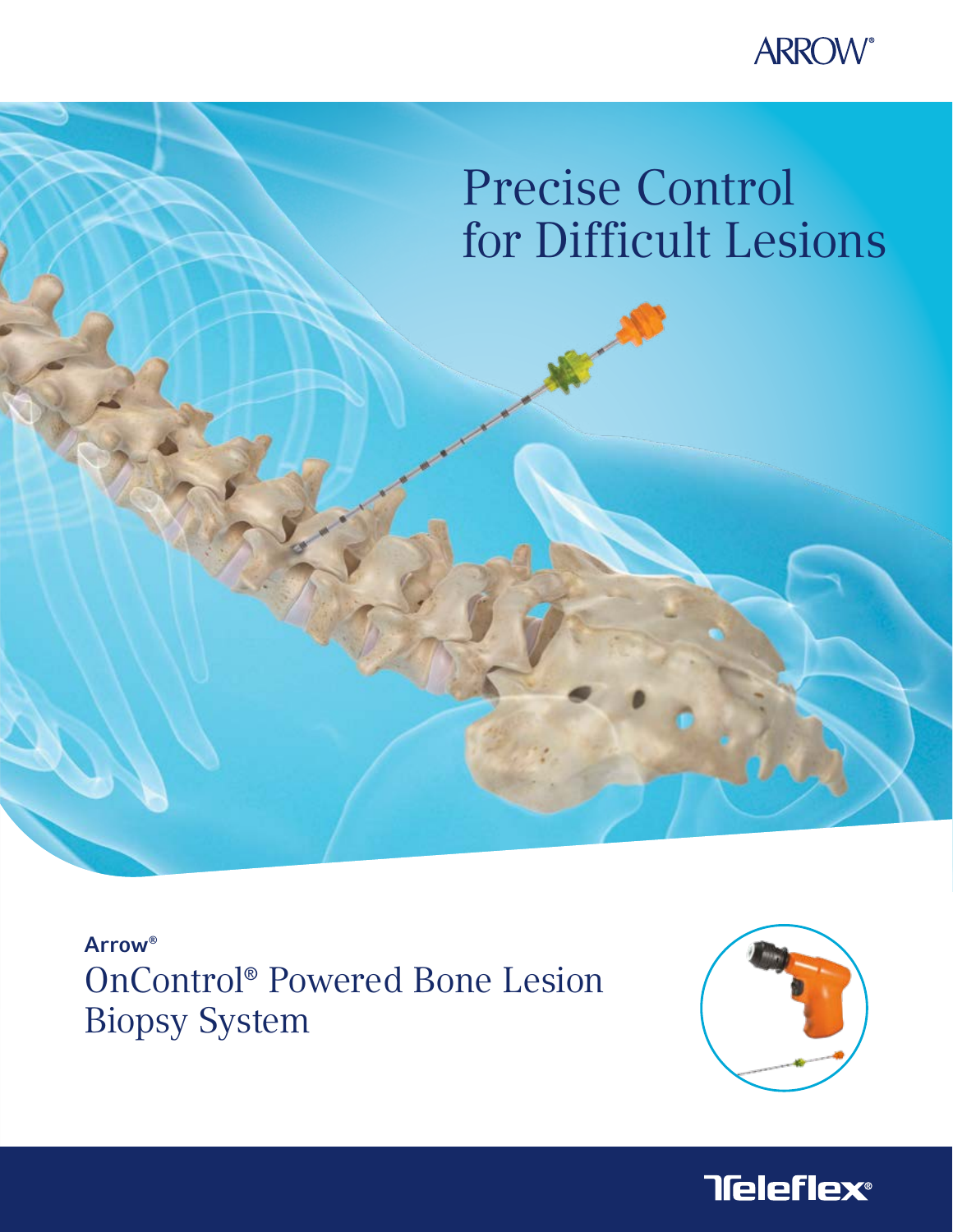## Driving a Better Way to Obtain High-Quality Bone Lesion Samples

Here's how the Arrow® OnControl® Powered Bone Lesion Biopsy System is raising the standard, as compared to manual biopsy needles:

#### For Practitioners

Using patented handheld driver technology, it provides rapid access to difficult bone lesions.<sup>1,2</sup>

#### For Pathologists

It results in high-quality specimens, especially with difficult to reach bone lesions.<sup>2</sup>

#### For Patients

Demonstrated to cause less patient pain during insertion and after the procedure, as compared to manual biopsy needles.<sup>1,3,5</sup>

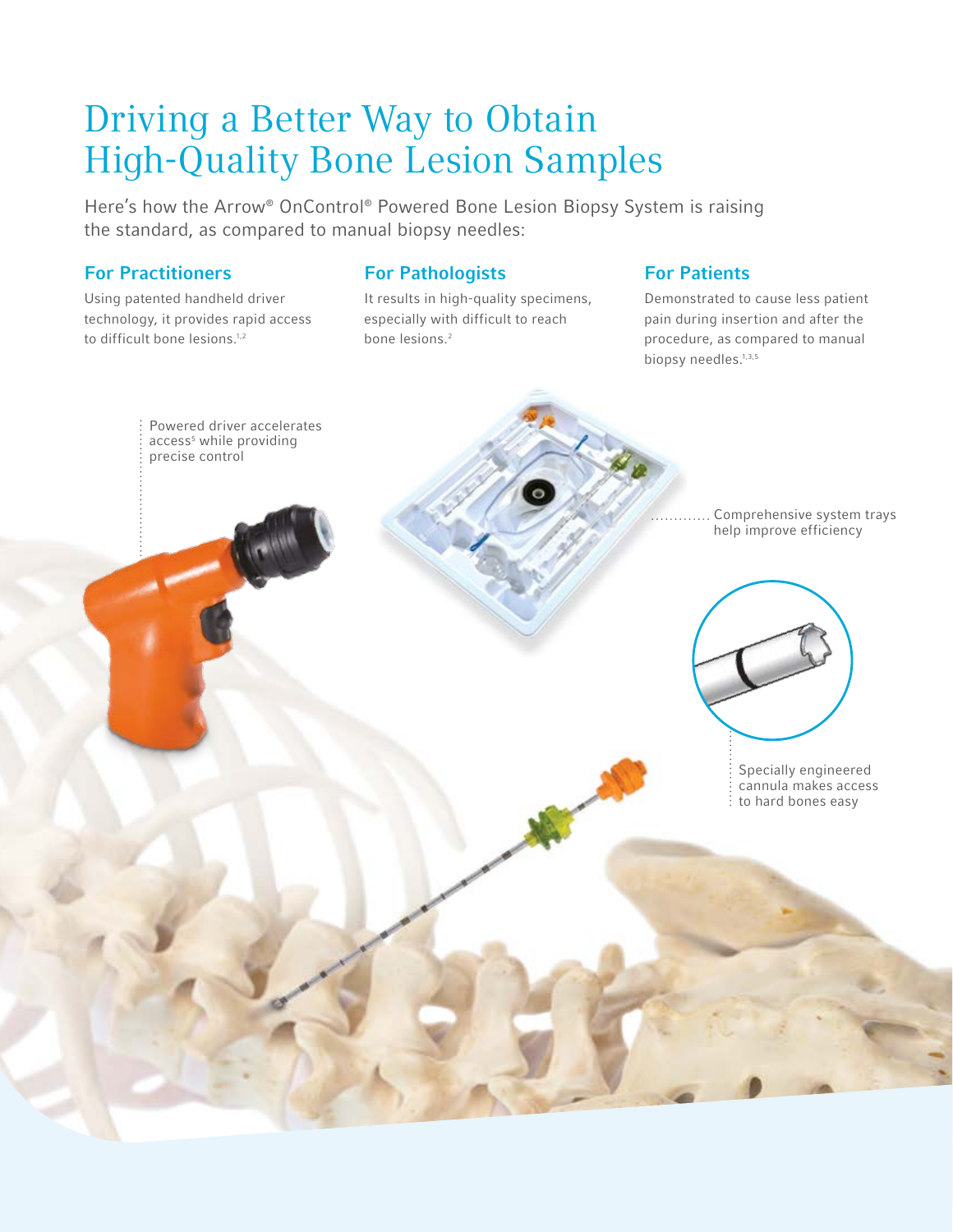### High-Quality Samples

- As compared to manual biopsy needles, the Arrow® OnControl® Powered Bone Lesion Biopsy System has been shown to deliver consistently high-quality core specimens.<sup>3,4</sup>
- This may reduce the number of second-attempt procedures required that can occur as a result of insufficient specimen size and may result in more usable area for diagnosis.<sup>3,4</sup>



#### Increased User Control<sup>5,7</sup>

- Provides precise control and rapid access to difficult bone lesions.<sup>5</sup>
- May result in a bone biopsy procedure time that is faster than with manual biopsy needles.<sup>1,3,6</sup>



#### Dependable Performance

- Specially engineered cannula makes access to hard bones easy.
- Comprehensive system trays contain the instruments needed for multiple, high-quality bone biopsies from a single cortical penetration.



#### Greater Patient Satisfaction4

• Has been demonstrated to cause less patient pain, during insertion and after the procedure, as compared to manual biopsy needles.<sup>6</sup>

### Hard Bone Lesions Made Easy

The Arrow® OnControl® Powered Bone Lesion Biopsy System is the first major advance in bone and bone marrow sampling procedures in more than 40 years helping to effectively, safely, and quickly obtain high-quality specimens, even from dense and hard-to-reach bone.

For more information or to request a demo, visit OnControlSystem.com.